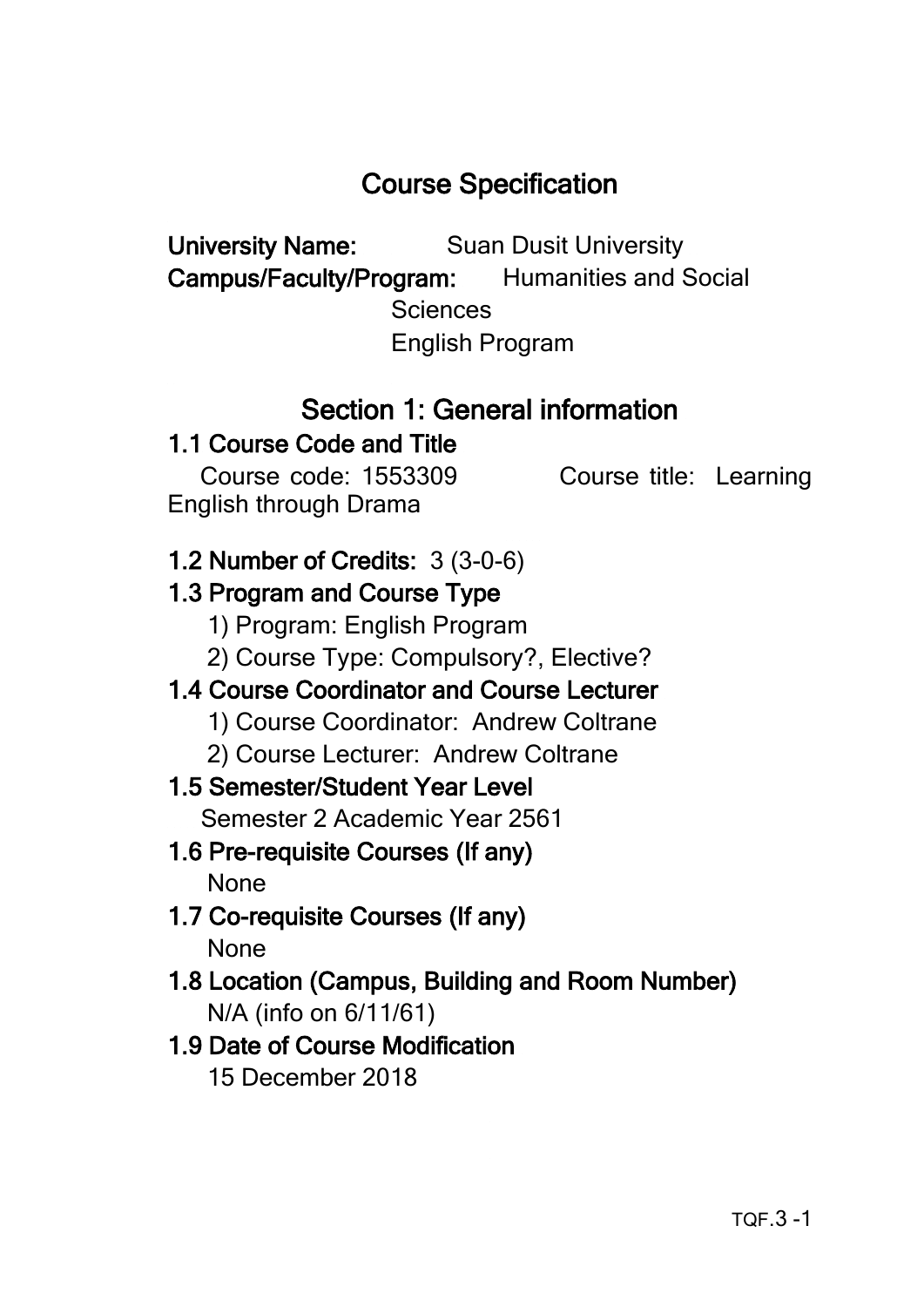# Section 2: Aims and Objectives

## 2.1 Course Objectives (in accordance with the five learning domains in TQF2)

1 ) Students are able to seek knowledge and apply it morally and ethically as well as expressing responsibilities towards their own learning and

assignments.

 2) Students have knowledge on critical & analytic skills in dramatic contexts, ability to analyze & characterize from a given script, or direction. ability to project thoughts, feelings, ideas, and intent.

 3) Students are able to integrate what they have learnt both theories and skills

 and apply them for analyzing or solving problems provided appropriately.

 4) Students are able to work collaboratively with others in groups showing good

leadership and followership.

 5) Students are able to use IT to search, collect and present information

 assigned, including using (Thai) and English in presenting effectively.

### 2.2 Purpose for Course Development and Modification

 General Improvement to specifics of workshop activities and techniques for learning scripts.

### Section 3: Course Management

3.1 Course Description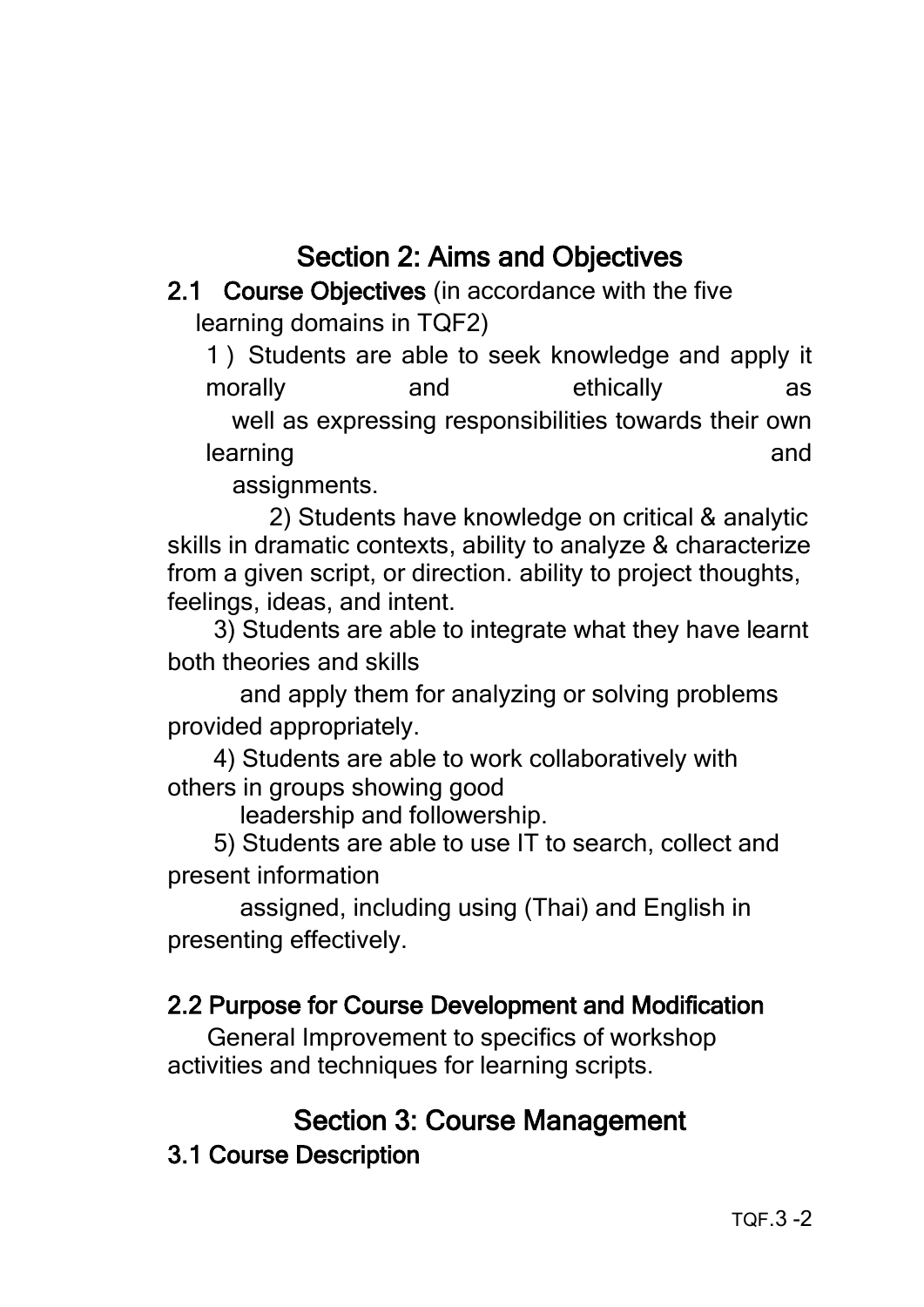Exploring English language through dramatic contexts and texts. Students will study appropriate expression, tone, feeling, body language, dramatic speech, and characterization. Students to study performance and presentation technique and method. Students will learn English through practical participation in dramatic roleplays and productions.

#### 3.2 Teaching hours a semester

| Lecture      | <b>Additional Teaching</b>         | <b>Training and</b> | <b>Self-Study</b> |
|--------------|------------------------------------|---------------------|-------------------|
| <b>Hours</b> | <b>Hours</b>                       | <b>Fieldwork</b>    | <b>Hours</b>      |
| 45           | In need of a<br>particular student |                     | 90                |

### 3.3 Academic Consultation Hours for each individual

 3 hrs a week via (an appointment) line group or email or in the English Program

# Section 4: Student Learning Development

#### 4.1 Development Plan & Assessment

| <b>Five Learning</b>                                                                                                                                                                               | Teaching                                                                                                                           | Assessment                                                                                                     | week of    | weight of  |
|----------------------------------------------------------------------------------------------------------------------------------------------------------------------------------------------------|------------------------------------------------------------------------------------------------------------------------------------|----------------------------------------------------------------------------------------------------------------|------------|------------|
| <b>Domains</b>                                                                                                                                                                                     | <b>Methods</b>                                                                                                                     | <b>Methods</b>                                                                                                 | assessment | assessment |
| <b>Moral and Ethics</b><br>1. Students are able<br>to solve problems by<br>using their own<br>judgment, good<br>social values and<br>academic ethics.<br>2. Students are in<br>charge of their own | Promote<br>cooperative<br>learning that<br>can help<br>develop<br>problem-<br>solving skills<br>by prioritizing<br>activities that | Students will<br>be observed<br>for their work<br>behavior by<br>the lecturer<br>and will also<br>be evaluated | $1 - 15$   | 10%        |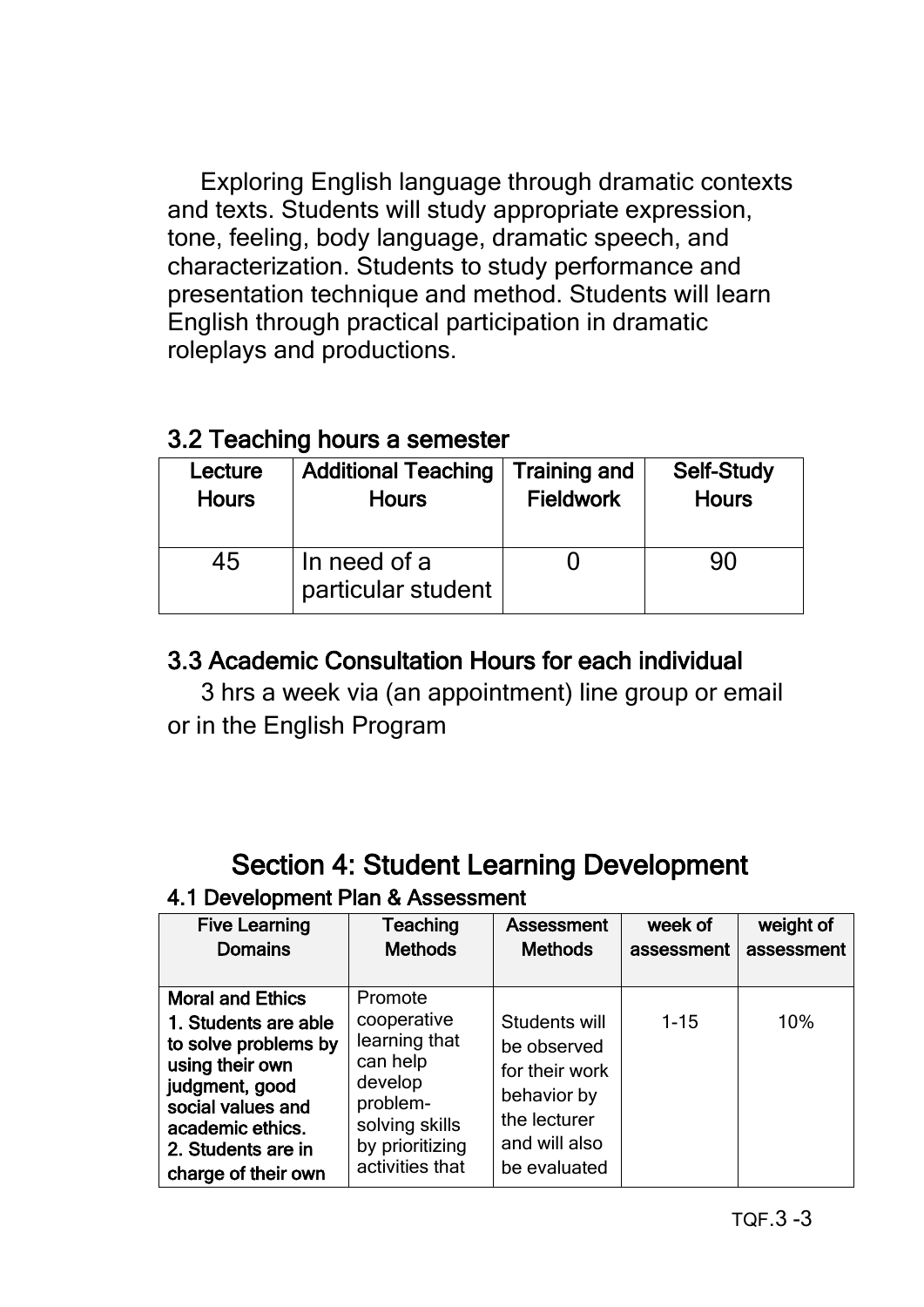| <b>Five Learning</b>                                                                                                                                                                                                                                                                                                                                                                                                                                                                                                                                | Teaching                                                                                                                                                               | <b>Assessment</b>                                                     | week of    | weight of  |
|-----------------------------------------------------------------------------------------------------------------------------------------------------------------------------------------------------------------------------------------------------------------------------------------------------------------------------------------------------------------------------------------------------------------------------------------------------------------------------------------------------------------------------------------------------|------------------------------------------------------------------------------------------------------------------------------------------------------------------------|-----------------------------------------------------------------------|------------|------------|
| <b>Domains</b>                                                                                                                                                                                                                                                                                                                                                                                                                                                                                                                                      | <b>Methods</b>                                                                                                                                                         | <b>Methods</b>                                                        | assessment | assessment |
| learning and<br>assignments.<br>3. Students are able<br>to understand<br>others, the world<br>and are a good<br>example.<br>4. Students are able<br>to seek knowledge<br>and apply it morally<br>and ethically.<br>5. Students should<br>be a man of moral<br>integrity and honest.                                                                                                                                                                                                                                                                 | are done by<br>groups to let<br>students learn<br>to share equal<br>responsibility<br>in<br>accomplishing<br>tasks.                                                    | by their<br>peers.                                                    |            |            |
| Knowledge                                                                                                                                                                                                                                                                                                                                                                                                                                                                                                                                           |                                                                                                                                                                        |                                                                       |            |            |
| 1. Students have a<br>wide and systematic<br>knowledge in the<br>field of English<br>pronunciation, tone,<br>interpretation of<br>meaning, and<br>characterization of<br>expression.<br>2. Students realize<br>the principles and<br>theories in English<br>studies, translation,<br>literature, and<br>linguistics.<br>3. Students<br>understand<br>advancements in<br>English studies,<br>translation,<br>literature, and<br>linguistics.<br>4. Students realize<br>current research<br>about problem<br>solving and building<br>on the mentioned | Employ<br>demonstrations<br>and examples<br>in approaching<br>texts and<br>scripts,<br>dramatic<br>principles and<br>the practical<br>application of<br>these concepts | classroom<br>observation by<br>both instructor<br>and peers.<br>peers | $1 - 15$   | 35%        |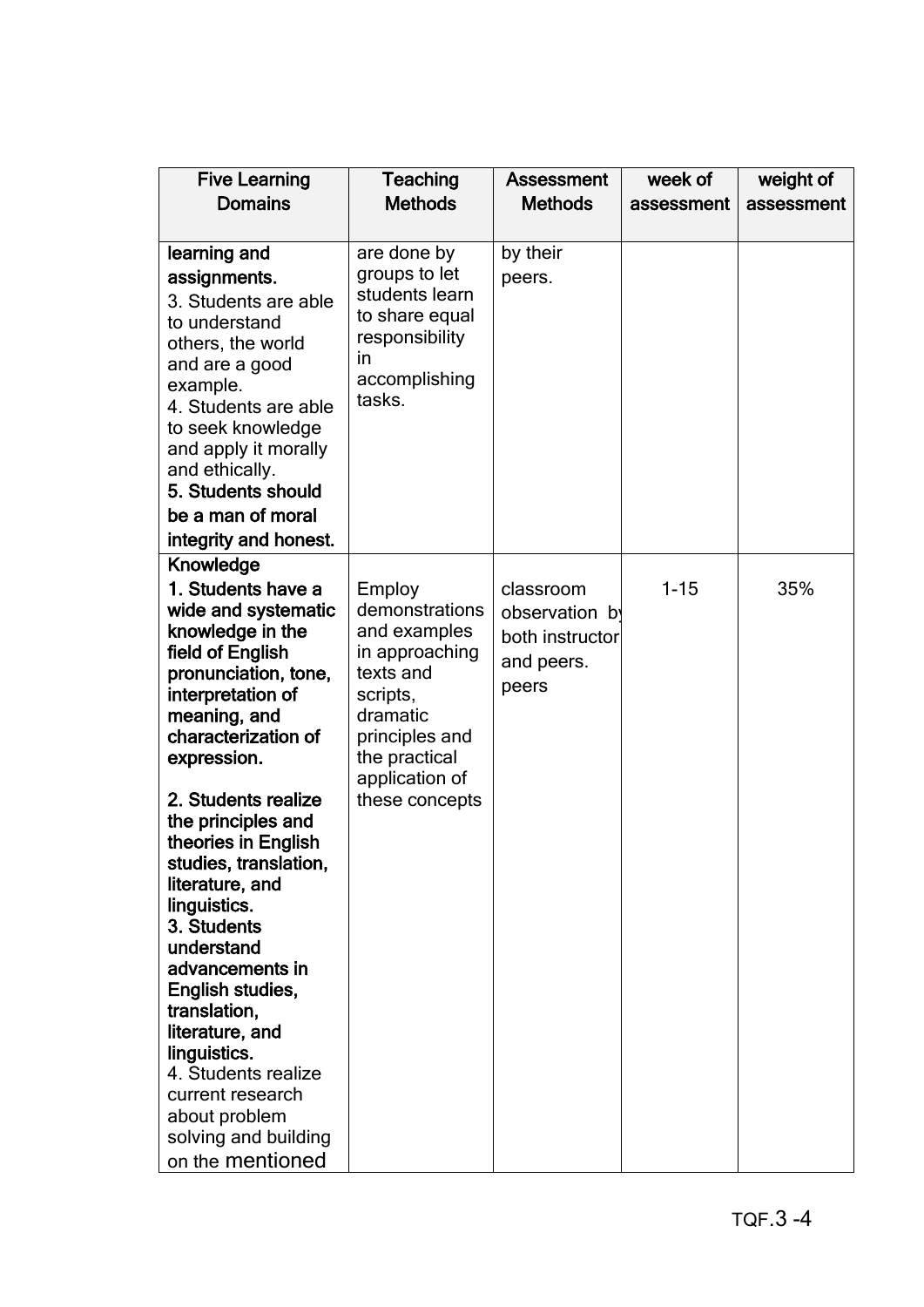| <b>Five Learning</b><br><b>Domains</b>                                                                                                                                                                                                                                                                                                                                                                                                                                                                                                                                                                                                                   | <b>Teaching</b><br><b>Methods</b>                                                                                                                                              | <b>Assessment</b><br><b>Methods</b>                                                                                                                                                      | week of<br>assessment | weight of<br>assessment |
|----------------------------------------------------------------------------------------------------------------------------------------------------------------------------------------------------------------------------------------------------------------------------------------------------------------------------------------------------------------------------------------------------------------------------------------------------------------------------------------------------------------------------------------------------------------------------------------------------------------------------------------------------------|--------------------------------------------------------------------------------------------------------------------------------------------------------------------------------|------------------------------------------------------------------------------------------------------------------------------------------------------------------------------------------|-----------------------|-------------------------|
|                                                                                                                                                                                                                                                                                                                                                                                                                                                                                                                                                                                                                                                          |                                                                                                                                                                                |                                                                                                                                                                                          |                       |                         |
| knowledge.<br>5. Students have<br>knowledge and<br>understanding of<br>cultures of their own<br>and of ASEAN<br>countries' and of<br>native speakers.                                                                                                                                                                                                                                                                                                                                                                                                                                                                                                    |                                                                                                                                                                                |                                                                                                                                                                                          |                       |                         |
| Intellectual/Cognitive<br><b>skills</b><br>1. Students can<br>process and search<br>information to<br>analyze a cause of a<br>problem, solve it,<br>and suggest how to<br>solve it properly.<br>2. Students can<br>integrate English<br>skills together with<br>the understanding of<br>knowledge and<br>professions.<br>3. Students can<br>apply theories and<br>put them into a good<br>practice.<br>4. Students can<br>apply relevant<br>innovation to<br>develop skills in<br>working and life-long<br>learning.<br><b>Students</b><br>5.<br>can<br>what<br>they<br>apply<br>have learnt to adapt<br>themselves<br>to<br>multicultural<br>societies. | Organize<br>activities that<br>use the<br>problem-based<br>learning<br>method to<br>allow students<br>to think<br>logically and<br>learn in a more<br>constructive<br>approach | Students will<br>be observed<br>for their work<br>behavior by<br>the lecturer<br>as well as<br>their peers<br>and will also<br>be assessed<br>through<br>performance<br>and<br>exercises | $1 - 15$              | 35%                     |
| <b>Interpersonal Skills</b><br>and Responsibility<br>1. Students offer                                                                                                                                                                                                                                                                                                                                                                                                                                                                                                                                                                                   | Organize<br>activities that                                                                                                                                                    | <b>Behavioural</b><br>observation                                                                                                                                                        | $1 - 15$              | 10%                     |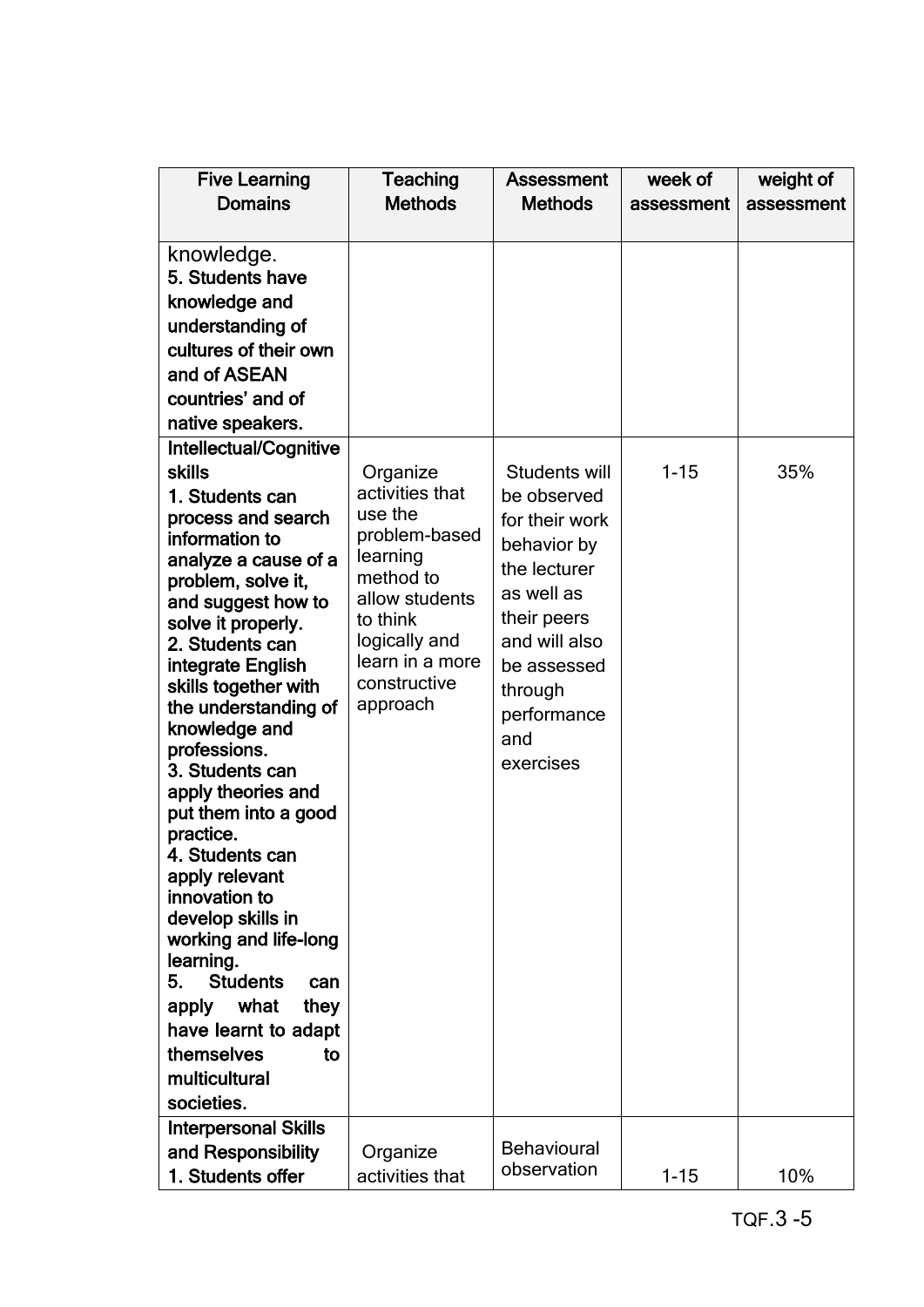| <b>Five Learning</b>                                                                                                                                                                                                                                                                                                                                                                                                                                                                                                                      | Teaching                                                                                                                                                                                                                             | <b>Assessment</b>                                                                                               | week of            | weight of  |
|-------------------------------------------------------------------------------------------------------------------------------------------------------------------------------------------------------------------------------------------------------------------------------------------------------------------------------------------------------------------------------------------------------------------------------------------------------------------------------------------------------------------------------------------|--------------------------------------------------------------------------------------------------------------------------------------------------------------------------------------------------------------------------------------|-----------------------------------------------------------------------------------------------------------------|--------------------|------------|
| <b>Domains</b>                                                                                                                                                                                                                                                                                                                                                                                                                                                                                                                            | <b>Methods</b>                                                                                                                                                                                                                       | <b>Methods</b>                                                                                                  | assessment         | assessment |
|                                                                                                                                                                                                                                                                                                                                                                                                                                                                                                                                           |                                                                                                                                                                                                                                      |                                                                                                                 |                    |            |
| help in solving<br>problems and can<br>work creatively with<br>others.<br>2. Students express<br>good leadership and<br>followership when<br>doing a group work<br>according to various<br>situations.<br>3. Students can use<br>their initiative to<br>solve problems by<br>using English<br>knowledge,<br>technology, and<br>innovations.<br>4. Students realize<br>he importance of<br>life-long learning to<br>develop/improve<br>themselves and<br>careers.<br>5. Students can<br>adapt themselves to<br>multicultural<br>societies. | employ<br>cooperative<br>learning and<br>problem-based<br>learning to<br>encourage<br>students to<br>work<br>collaboratively                                                                                                         | and peer<br>evaluation for<br>group work<br>or group<br>assignments                                             |                    |            |
| <b>Numeric</b><br>Anal                                                                                                                                                                                                                                                                                                                                                                                                                                                                                                                    |                                                                                                                                                                                                                                      |                                                                                                                 |                    |            |
| Communication,<br>and IT Use<br>1. Students study<br>and understand the<br>point of a problem.<br>2. Students choose<br>and apply<br>mathematical<br>techniques, statistics<br>about using<br>language to study<br>3. Students can<br>search, collect, and<br>present a piece of<br>information by using<br>IT.                                                                                                                                                                                                                           | Assign tasks<br>that involve the<br>use of<br>technology in<br>searching for<br>information<br>and encourage<br>students to<br>utilize a variety<br>οf<br>technological<br>resources in<br>accomplishing<br>and presenting<br>tasks. | Students will<br>be evaluated<br>through<br>practical<br>assignments,<br>group<br>presentations<br>and projects | 3, 6, 9, 12,<br>15 | 10%        |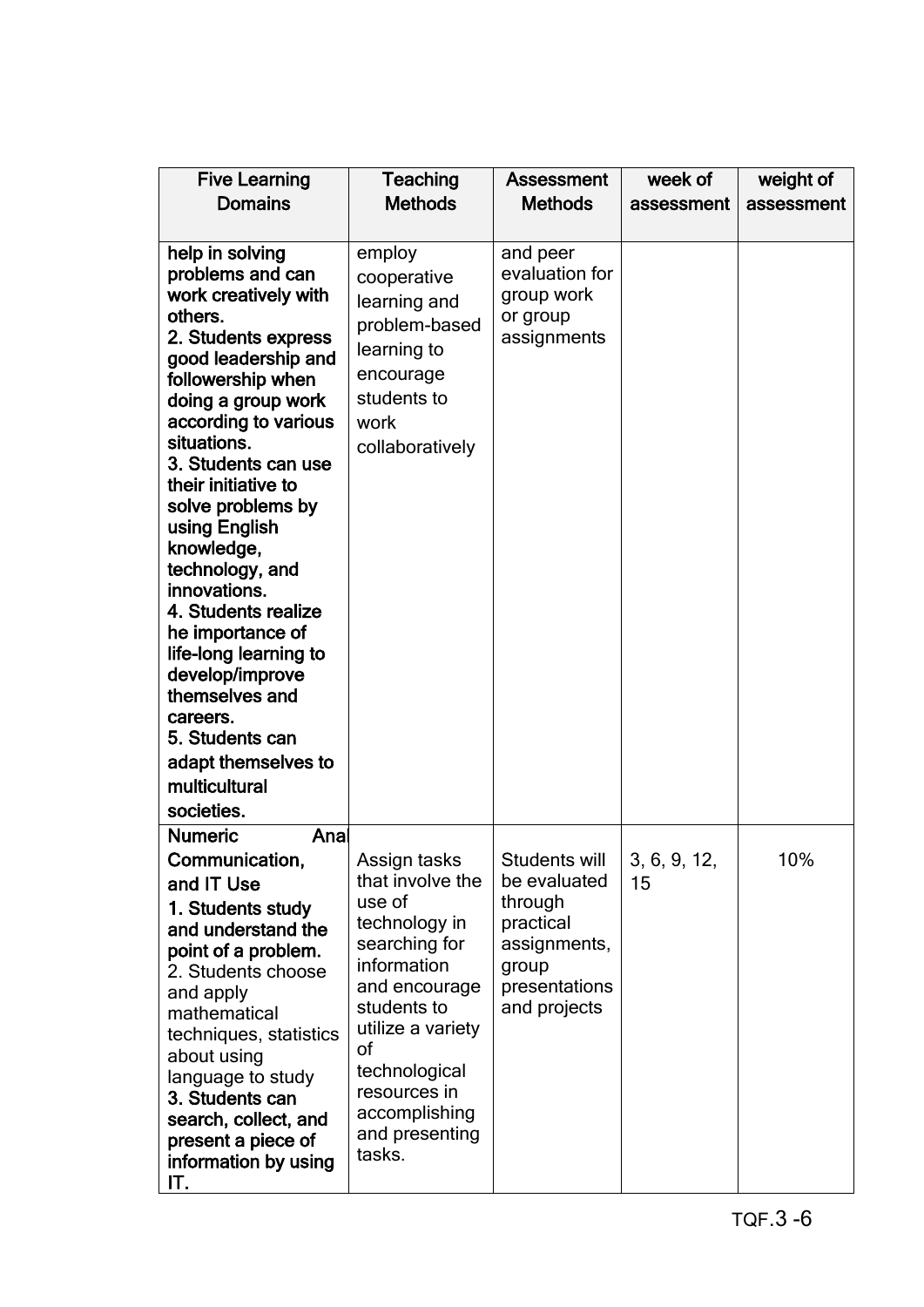| <b>Five Learning</b>                                                                                    | Teaching       | <b>Assessment</b> | week of    | weight of  |
|---------------------------------------------------------------------------------------------------------|----------------|-------------------|------------|------------|
| <b>Domains</b>                                                                                          | <b>Methods</b> | <b>Methods</b>    | assessment | assessment |
| 4. Students use Thai a<br><b>English</b><br>to speak and write<br>effectively and<br>right to a person. |                |                   |            |            |

P.S. Items in bold means major responsibility. The others mean minor responsibility.

# Section 5: Lesson Plan and Assessment 5.1 Lesson Plan

| <b>Week</b>    | <b>Topics/Details</b> | <b>Teaching Methods</b>                        | <b>Teaching</b> | Assessment &       | Instructor |
|----------------|-----------------------|------------------------------------------------|-----------------|--------------------|------------|
| (Hr.)          |                       | /Activities                                    | <b>Aids</b>     | <b>Evaluation</b>  |            |
|                |                       |                                                | (materials)     | (Percentage)       |            |
| 1<br>(3)       | Introduction          | explain course syllabus and                    |                 | Attendance,        |            |
| $hrs.$ )       | Monologue             | course requirements                            | monologue       | participation,     | Andrew     |
|                | Casting               | diagnostic testing<br>$\overline{\phantom{a}}$ | scripts         | ethical & moral    | Coltrane   |
|                |                       |                                                |                 | actions 20%        |            |
|                |                       |                                                |                 | individual project |            |
|                |                       |                                                |                 | 40%                |            |
| $\overline{2}$ | Dramatic technique -  | dramatic direction/performance                 |                 |                    |            |
| (3)<br>hrs.)   | solo performance.     | roleplay/groupwork                             | scripts         | Attendance,        | Andrew     |
|                |                       | roleplay instructions                          | notebooks       | participation,     | Coltrane   |
|                | Monologue 1           | feedback                                       |                 | ethical & moral    |            |
|                | Workshop I            |                                                |                 | actions 20%        |            |
|                |                       |                                                |                 | individual project |            |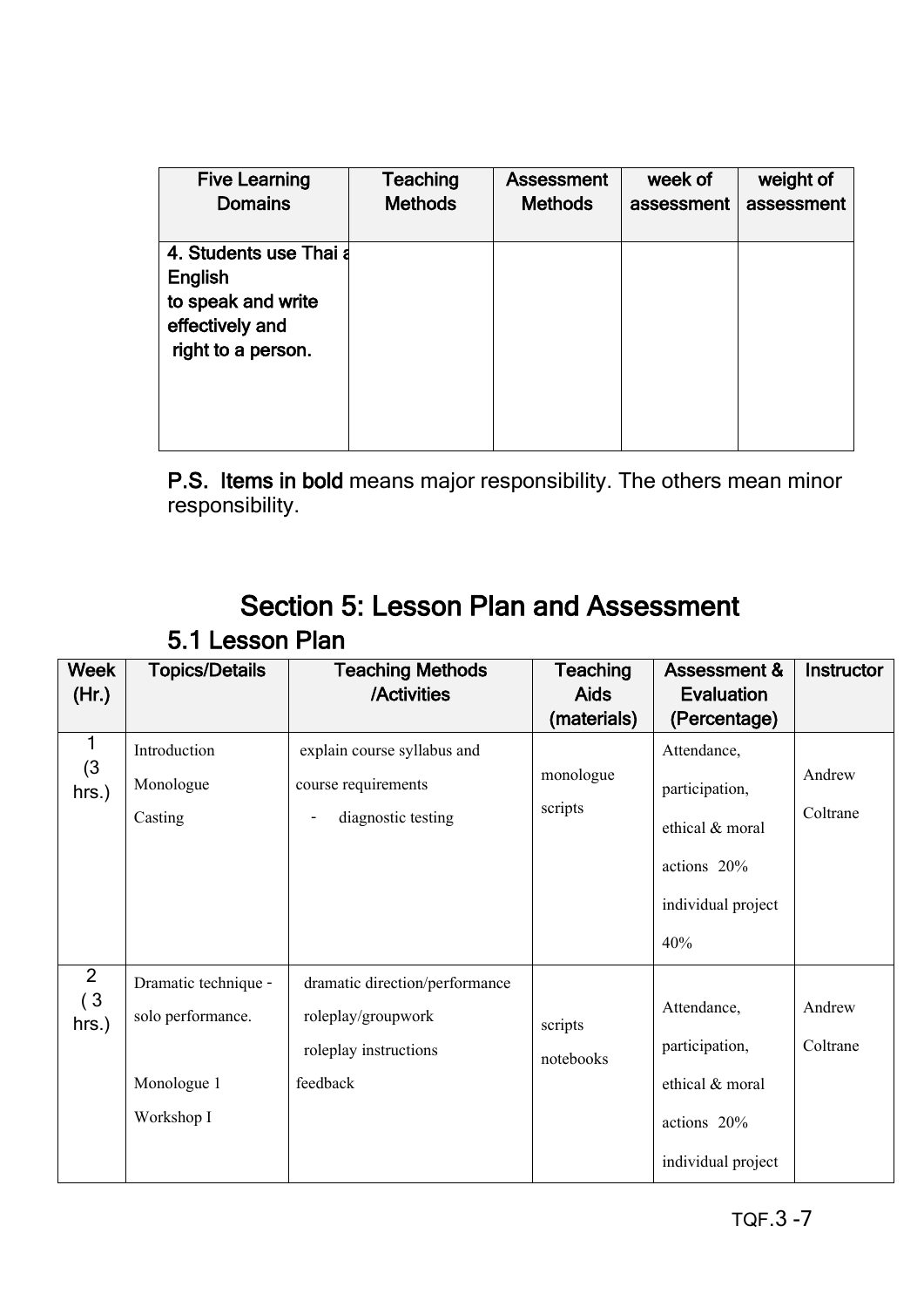| <b>Week</b><br>(Hr.)            | <b>Topics/Details</b>                                                                | <b>Teaching Methods</b><br>/Activities                           | <b>Teaching</b><br><b>Aids</b>                   | <b>Assessment &amp;</b><br><b>Evaluation</b>                                                 | Instructor         |
|---------------------------------|--------------------------------------------------------------------------------------|------------------------------------------------------------------|--------------------------------------------------|----------------------------------------------------------------------------------------------|--------------------|
|                                 |                                                                                      |                                                                  | (materials)                                      | (Percentage)                                                                                 |                    |
|                                 |                                                                                      |                                                                  |                                                  | 40%                                                                                          |                    |
| 3<br>(3)<br>hrs.)               | Dramatic technique -<br>solo performance.<br>Monologue 1<br>Woekshop II              | dramatic direction/performance<br>roleplay/groupwork<br>feedback | roleplay<br>instructions<br>scripts<br>notebooks | Attendance,<br>participation,<br>ethical & moral<br>actions 20%<br>individual project<br>40% | Andrew<br>Coltrane |
| $\overline{4}$<br>(3)<br>hrs.)  | Dramatic technique -<br>solo performance.<br>Audience<br>appreciation<br>Monologue 2 | dramatic direction/performance<br>feedback                       | scripts<br>notebooks                             | Attendance,<br>participation,<br>ethical & moral<br>actions 20%<br>individual project<br>40% | Andrew<br>Coltrane |
| 5)<br>(3)<br>hrs.)              | Dramatic technique -<br>solo performance<br>Monologue 3<br>Workshop III              | dramatic direction/performance<br>roleplay/groupwork<br>feedback | scripts<br>notebooks<br>roleplay<br>instructions | Attendance,<br>participation,<br>ethical & moral<br>actions 20%<br>individual project<br>40% | Andrew<br>Coltrane |
| $6\phantom{1}6$<br>(3)<br>hrs.) | Dramatic technique -<br>solo performance.                                            | dramatic direction/performance<br>roleplay/groupwork             | scripts<br>notebooks                             | Attendance,<br>participation,                                                                | Andrew<br>Coltrane |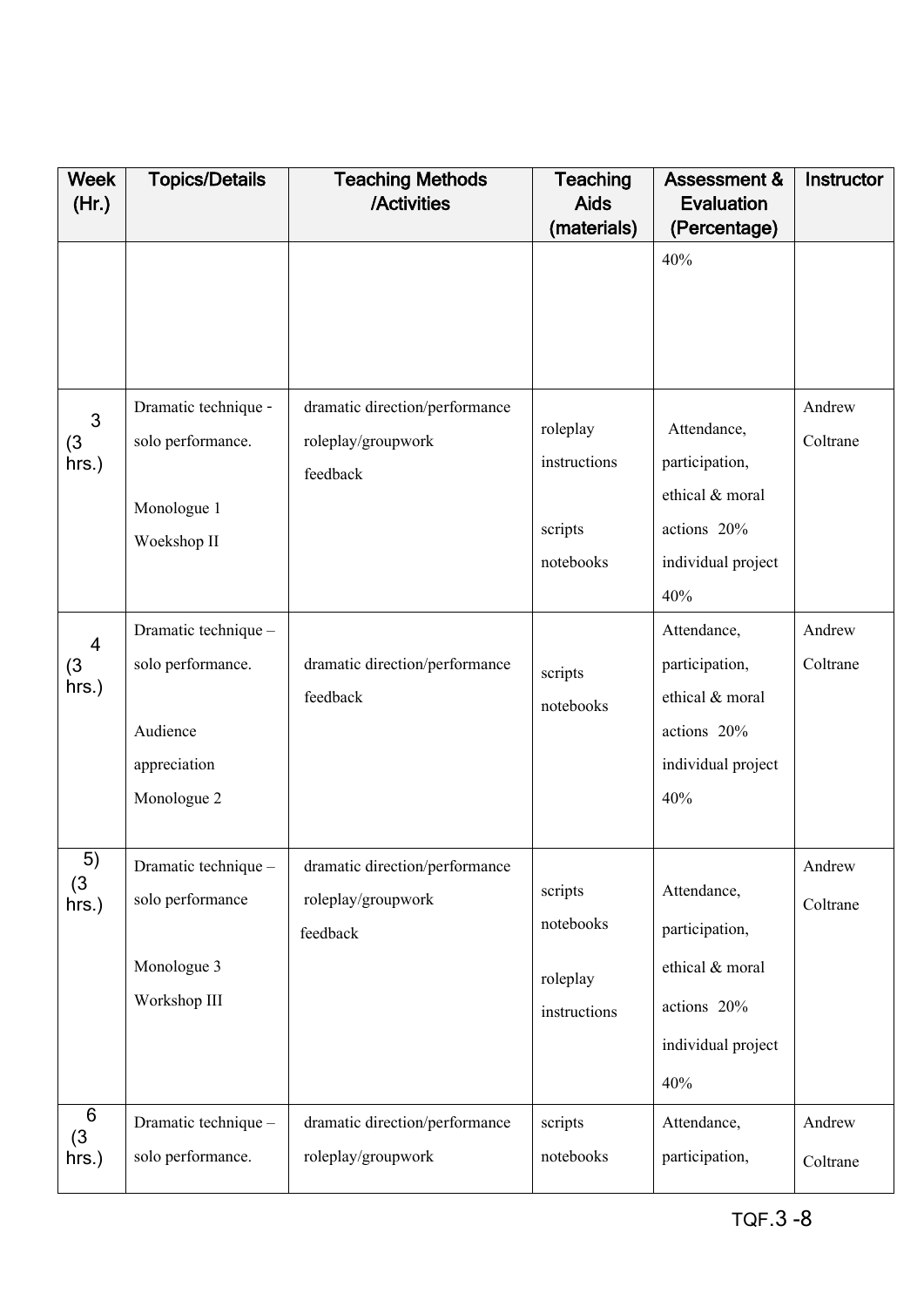| <b>Week</b>    | <b>Topics/Details</b> | <b>Teaching Methods</b>        | <b>Teaching</b>            | <b>Assessment &amp;</b>           | Instructor |
|----------------|-----------------------|--------------------------------|----------------------------|-----------------------------------|------------|
| (Hr.)          |                       | /Activities                    | <b>Aids</b><br>(materials) | <b>Evaluation</b><br>(Percentage) |            |
|                |                       | feedback                       | roleplay                   | ethical & moral                   |            |
|                | Monologue 3           |                                | instructions               | actions 20%                       |            |
|                | Workshop IV           |                                |                            | individual project                |            |
|                |                       |                                |                            | 40%                               |            |
| $\overline{7}$ | Dramatic technique -  | dramatic direction/performance | scripts                    | Attendance,                       | Andrew     |
| (3)            | solo performance.     | feedback                       | notebooks                  | participation,                    | Coltrane   |
| hrs.)          |                       |                                |                            | ethical & moral                   |            |
|                | Monologue Performance |                                |                            | actions 20%                       |            |
|                |                       |                                |                            | individual project                |            |
|                |                       |                                |                            | 40%                               |            |
| 8              | Production 1-         | dramatic direction/performance |                            |                                   |            |
| (3)<br>hrs.)   | ensemble              | groupwork/pairwork             | scripts                    | Attendance,                       | Andrew     |
|                |                       |                                | notebooks                  | participation,                    | Coltrane   |
|                | 'Table read'          |                                | props                      | ethical & moral                   |            |
|                |                       |                                |                            | actions 20%                       |            |
|                |                       |                                |                            | group 20%                         |            |
| 9<br>(3)       | Production 2-         | dramatic direction/performance | scripts                    | Attendance,                       | Andrew     |
| hrs.)          | ensemble              | groupwork/pairwork             | notebooks                  | participation,                    | Coltrane   |
|                |                       |                                | props                      | ethical & moral                   |            |
|                | $1st$ rehearsal       |                                |                            | actions 20%                       |            |
|                | Woekshop V            |                                |                            | group 20%                         |            |
| 10             | Production 3 -        | dramatic direction/performance |                            |                                   |            |
| (3)<br>hrs.)   | ensemble              | groupwork/pairwork             | scripts                    | Attendance,                       | Andrew     |
|                |                       |                                | notebooks                  | participation,                    | Coltrane   |
|                | $2nd$ rehearsal       |                                | props                      | ethical & moral                   |            |
|                | Workshop VI           |                                |                            | actions 20%                       |            |
|                |                       |                                |                            | group 20%                         |            |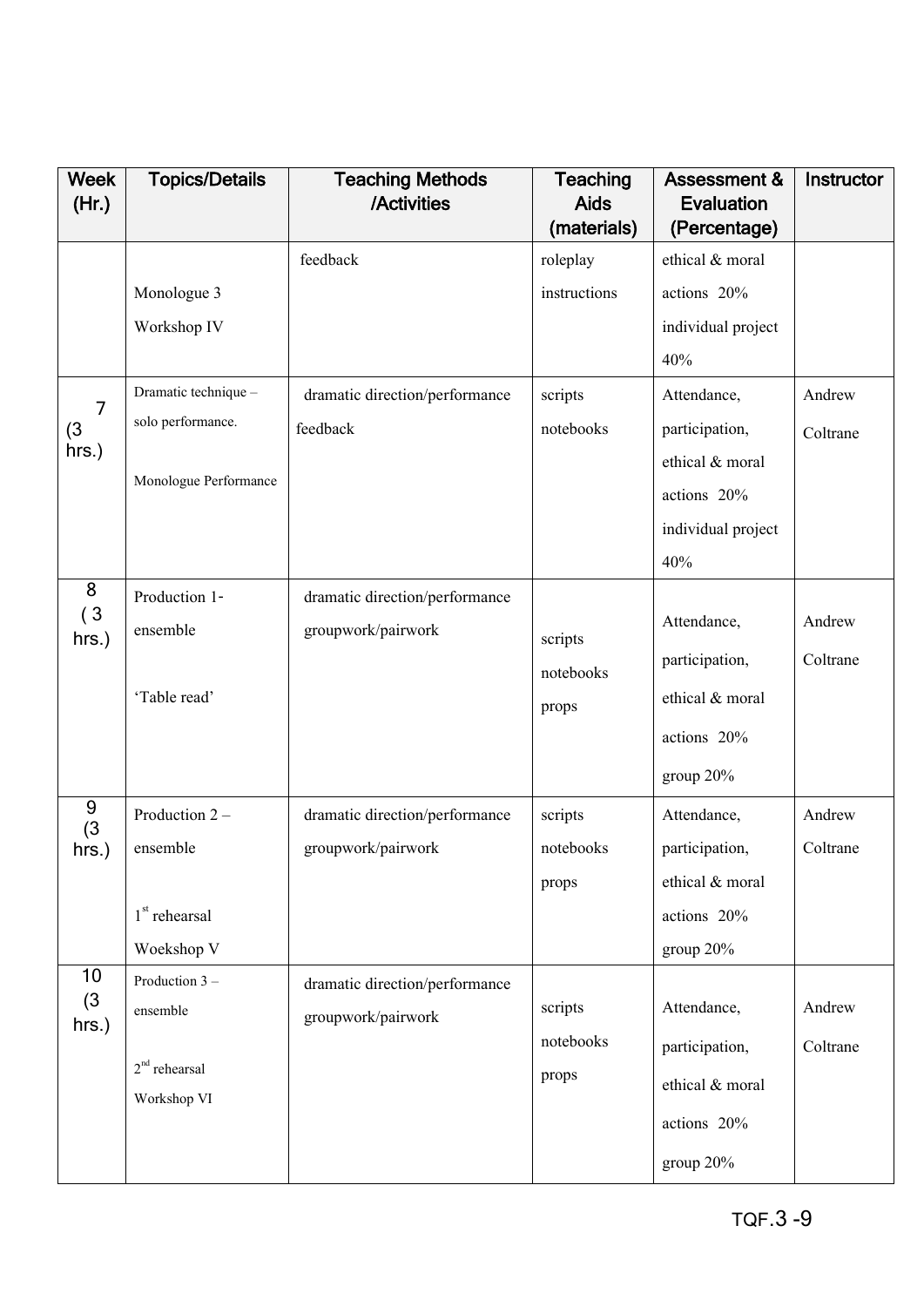| <b>Week</b><br>(Hr.) | <b>Topics/Details</b>    | <b>Teaching Methods</b><br>/Activities | <b>Teaching</b><br><b>Aids</b> | <b>Assessment &amp;</b><br><b>Evaluation</b> | Instructor |
|----------------------|--------------------------|----------------------------------------|--------------------------------|----------------------------------------------|------------|
|                      |                          |                                        | (materials)                    | (Percentage)                                 |            |
| 11<br>(3)            | Production 4-            | dramatic direction/performance         | scripts                        | Attendance,                                  | Andrew     |
| hrs.)                | ensemble                 | groupwork/pairwork                     | notebooks                      | participation,                               | Coltrane   |
|                      | $3rd$ rehearsal          |                                        | props                          | ethical & moral                              |            |
|                      | Workshop VII             |                                        |                                | actions 20%                                  |            |
|                      |                          |                                        |                                | group 20%                                    |            |
| 12<br>(3)            |                          | dramatic direction/performance         |                                |                                              | Andrew     |
| hrs.)                | Production 5-            | groupwork/pairwork                     | scripts                        | Attendance,                                  | Coltrane   |
|                      | ensemble                 |                                        | notebooks                      | participation,                               |            |
|                      |                          |                                        | props                          | ethical & moral                              |            |
|                      | $4th$ rehearsal          |                                        |                                | actions 20%                                  |            |
|                      | Workshop VIII            |                                        |                                | group 20%                                    |            |
| 13<br>(3)            | Production 6-            | dramatic direction/performance         | scripts                        | Attendance,                                  | Andrew     |
| hrs.)                | ensemble                 | groupwork/pairwork                     | notebooks                      | participation,                               | Coltrane   |
|                      | $5th$ rehearsal (final)  |                                        | props                          | ethical & moral                              |            |
|                      |                          |                                        |                                | actions 20%                                  |            |
|                      |                          |                                        |                                | group 20%                                    |            |
| 14<br>(3)            | Production 7-            | dramatic direction/performance         | scripts                        | Attendance,                                  | Andrew     |
| $hrs.$ )             | ensemble                 | groupwork/pairwork                     | notebooks                      | participation,                               | Coltrane   |
|                      |                          |                                        | props                          | ethical & moral                              |            |
|                      | Final Performance        |                                        |                                | actions 20%                                  |            |
|                      |                          |                                        |                                | individual project                           |            |
|                      |                          |                                        |                                | 40% group 20%                                |            |
| 15                   | Radioplay CD             |                                        |                                | Attendance,                                  |            |
| (3)<br>hrs.)         | presentation and private | feedback                               | CD's                           | participation,                               | Andrew     |
|                      | Listening.               |                                        |                                | ethical & moral                              | Coltrane   |
|                      |                          |                                        | notebooks                      | actions 20%                                  |            |
|                      |                          |                                        |                                | final exam 20%                               |            |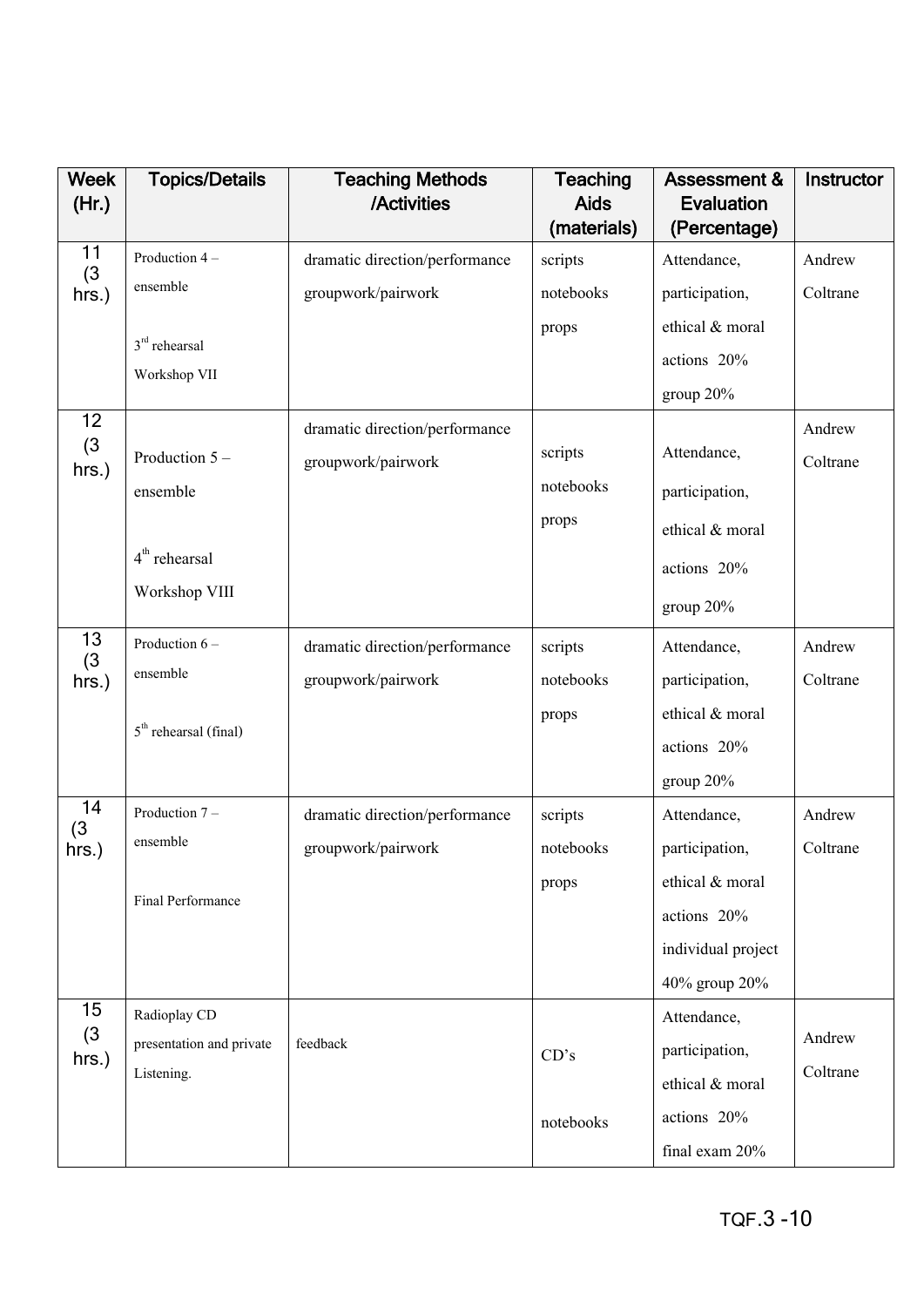| <b>Week</b><br>(Hr.) | <b>Topics/Details</b> | <b>Teaching Methods</b><br>/Activities | <b>Teaching</b><br><b>Aids</b><br>(materials) | <b>Assessment &amp;</b><br>Evaluation<br>(Percentage) | Instructor |
|----------------------|-----------------------|----------------------------------------|-----------------------------------------------|-------------------------------------------------------|------------|
| 16                   | Feedback Session      | interactive feedback                   | notebooks                                     | Attendance,                                           | Andrew     |
| (3)                  |                       |                                        |                                               | participation,                                        | Coltrane   |
| $hrs.$ )             |                       |                                        |                                               | ethical & moral                                       |            |
|                      |                       |                                        |                                               | actions $20\%$                                        |            |

### 5.2 Assessment and evaluation

1) Assessment (grading breakdown):

- Attendance, participation, ethical & moral

#### actions 20%

- Group presentation

20%

- Individual project

40%

- Final exam

20%

(summation is 100%)

2) Evaluation: □ Norm-referenced Ø Criterionreferenced

| <b>Score</b> | <b>Grade</b> |
|--------------|--------------|
| 90-100       | A            |
| 85-89        | $B+$         |
| 75-84        | B            |
| 70-74        | C+           |
| 60-69        | $\mathsf{C}$ |
| 55-59        | D+           |
| 50-54        |              |
| $0 - 49$     |              |

# Section 6: Learning Resources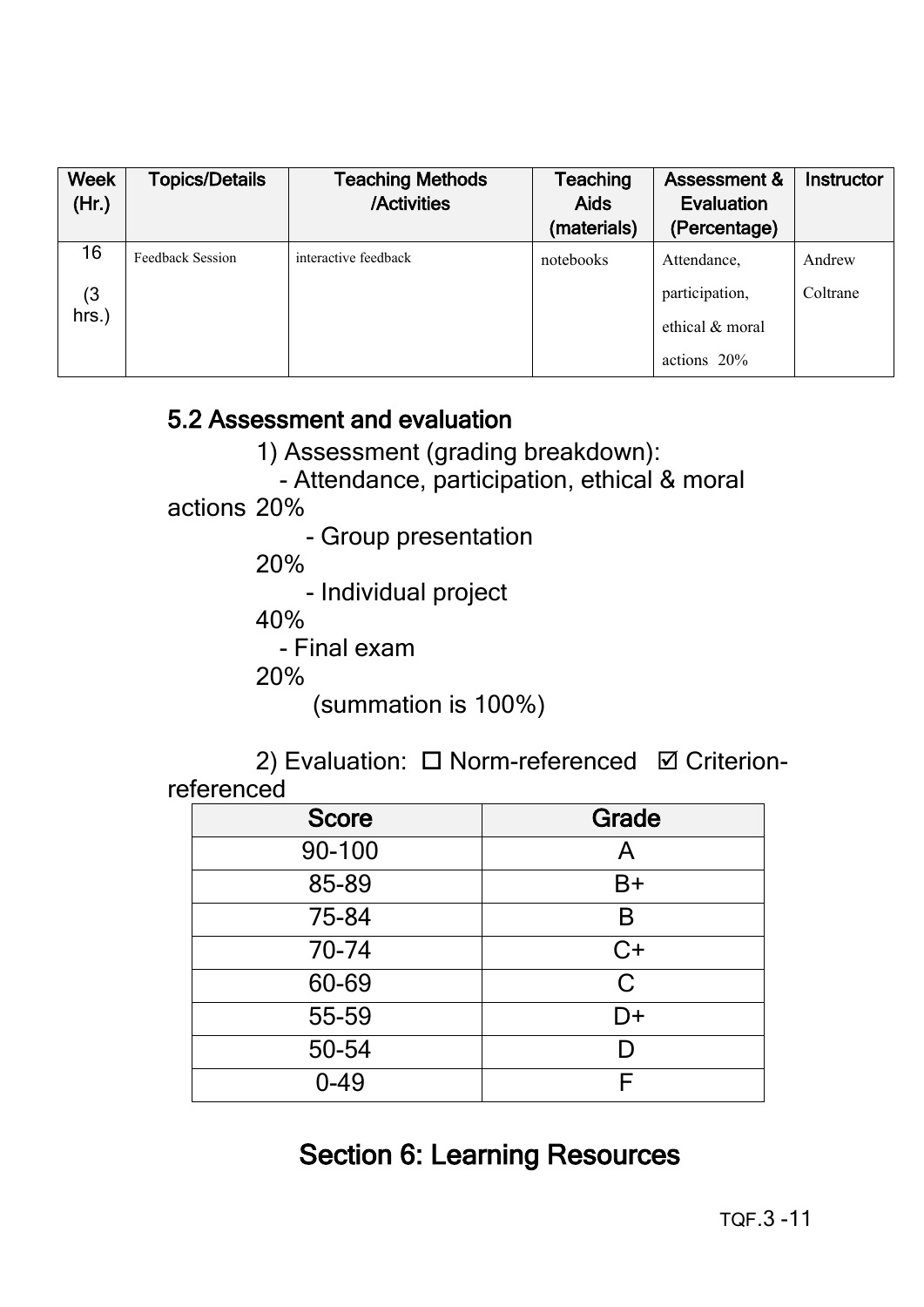### 6.1 Primary textbooks/Documents

Ford, M. (2003) *Five Short Plays*, Oxford University Press.

# 6.2 Essential References

http:// http://www.ace-your-audition.com

http://www. [http://freedrama.net](http://freedrama.net/)

 **http://www.tarameddaugh.com**

### 6.3 Recommended Books/Materials

Barker, C. (1977*) Theatre Games*, Methuen. Bowskill, D. (1973*) Acting and Stagecraft Made Simple*, W. H. Allen. Brook, P. (1972*) The Empty Space*, Penguin. Educational Ltd. Hodgson, J. (1977) *The Uses of Drama*, Methuen. Johnstone, K. (1981) *IMPRO: Improvisation and the Theatre,* Methuen. Rittenberg, M. and Kreitzer, P. (1981) *English Through Drama*, Hayward Calif: Alemany Press. Spolin, V. (1966) *Improvisation for the Theatre*, Pitman.

# Section 7: Course Evaluation and

### Improvement

#### 7.1 Student course evaluation methods

1. Formal evaluation by the university on line.

 2. Discussion with all students in class, also with small groups or individuals.

### 7.2 Teaching evaluation methods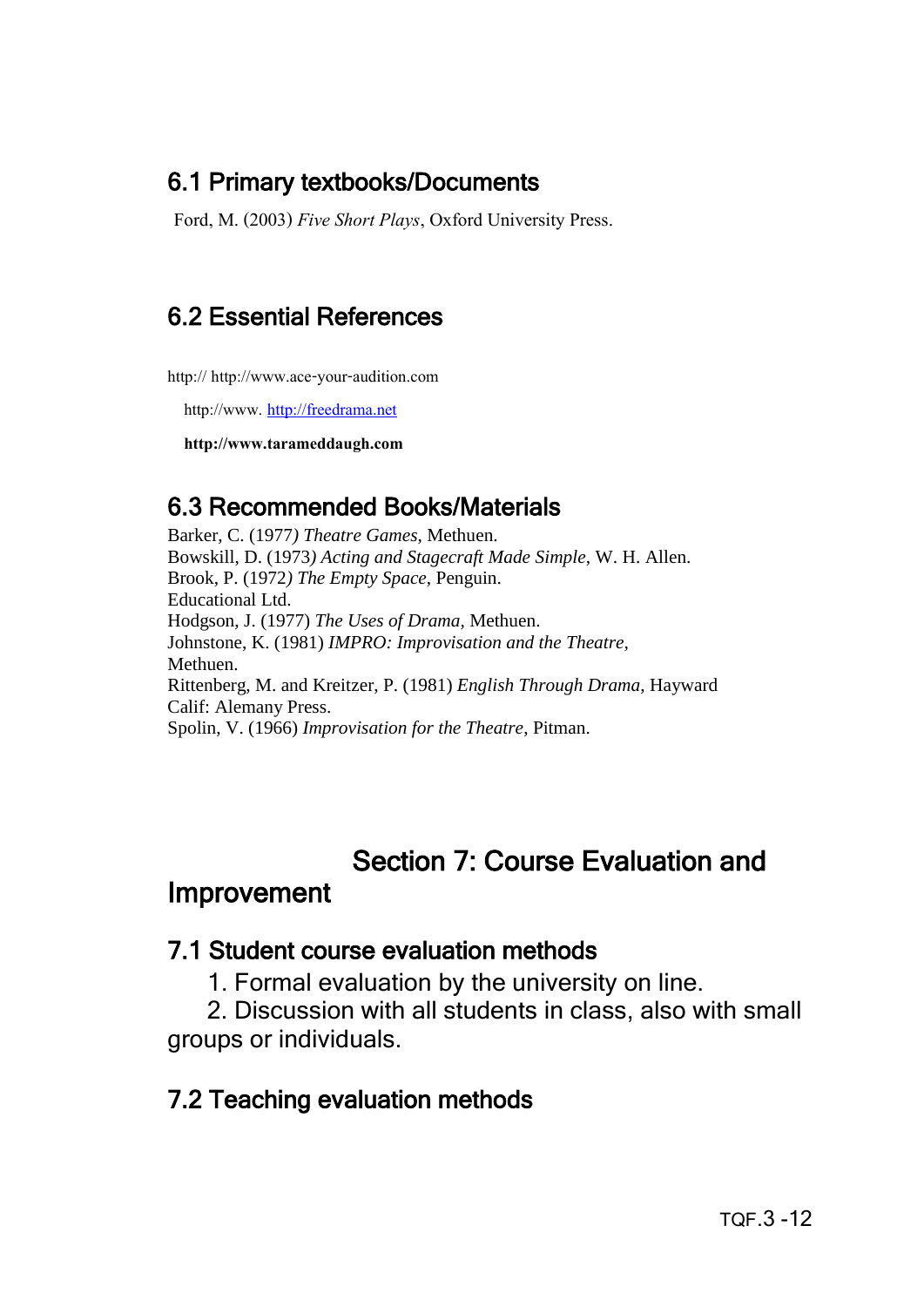1. Independent assessment of standards achieved by students, and independent advice on assignment tasks.

2. Consultation with student advisors.

# 7.3 Teaching improvement Process

1. Discussions with Colleagues

2. Search on line teaching innovations

3. Attend seminars and training on teaching strategies and method

# 7.4 Standard verification of student achievement

- 1. Continual assessment.
- 2. Performances/presentations.
- 3. Testing final/mid-term

|                   | <b>Evaluation methods</b> |             |             |            |  |
|-------------------|---------------------------|-------------|-------------|------------|--|
| Learning          | <b>Behavior</b>           | Quizzes/Exa | Assignme    | Presentati |  |
| outcomes          | al                        | ms          | nts         | on         |  |
|                   | observati                 |             | /Activities |            |  |
|                   | on                        |             |             |            |  |
| Morals & ethics   |                           |             |             |            |  |
| Knowledge         |                           |             |             |            |  |
| Intellectual/cogn |                           |             |             |            |  |
| itive             |                           |             |             |            |  |
| skills            |                           |             |             |            |  |
| Interpersonal     |                           |             |             |            |  |
| skills            |                           |             |             |            |  |
| and               |                           |             |             |            |  |
| responsibility    |                           |             |             |            |  |
| Numeric Analysis  |                           |             |             |            |  |